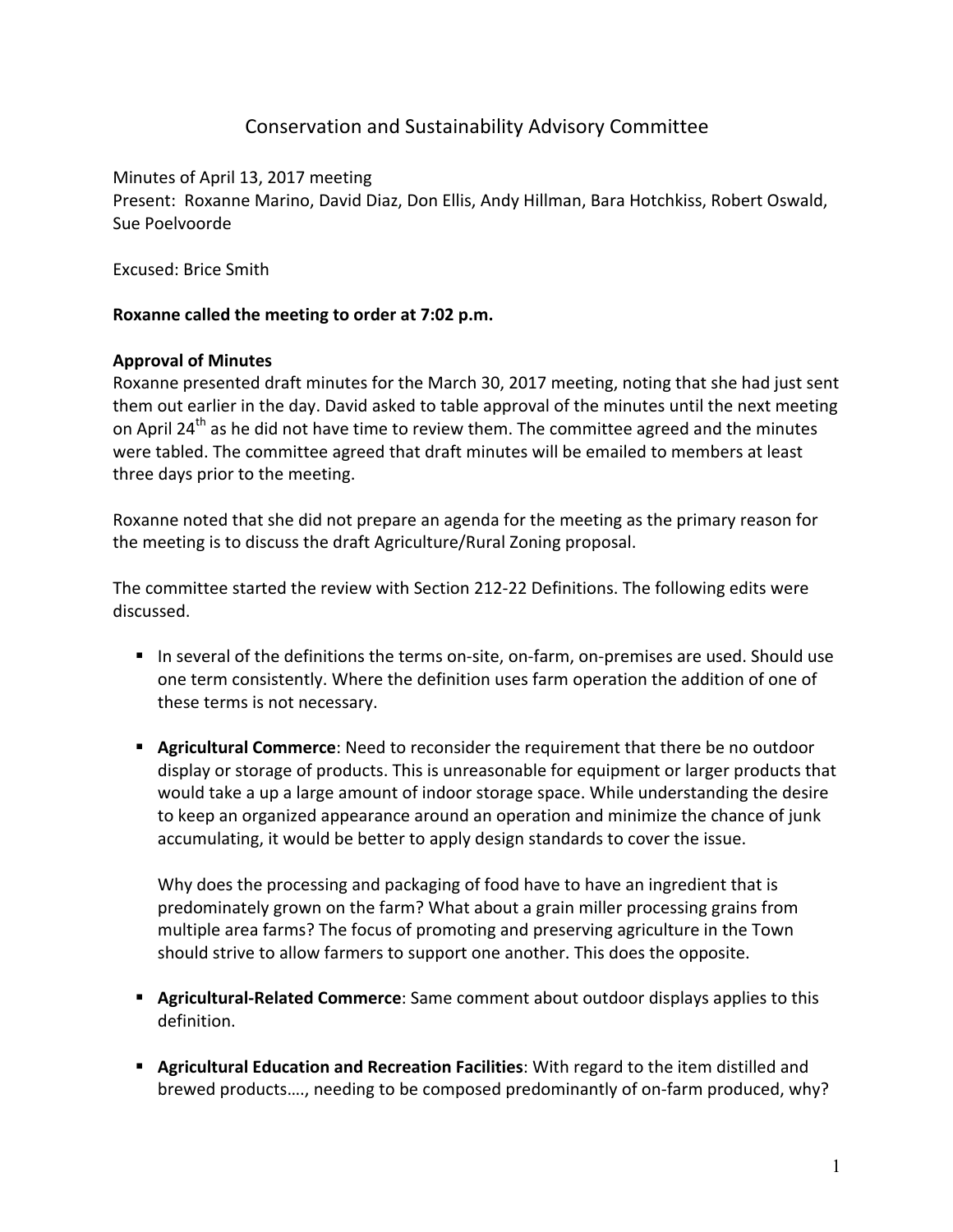The focus of promoting and preserving agriculture in the Town should strive to allow farmers to support one another. This does the opposite.

- **E** Agricultural Events: Same comment as above regarding the produced at the farm statement in the definition.
- **E** Animal Waste Storage Facility: Need to research the definition of bulk or should have a definition in the ordinance to clarify the quantity where you hit the "bulk storage" line.
- **Farm Brewery, Farm Cidery, Farm Distillery, Farm Winery, Winery: Add the following** text to all definitions. ...or some such similar law or regulation as promulgated in the future.
- **EXTED** Hunting Club: Design standards are needed for this use to cover hours of operation (times during the day when firearms can be discharged.)
- **Exampler** Lodge: Where did the at least 20 acres come from. A property smaller than this can be considered a farm operation if it is a minimum of 7 acres and has net proceeds of \$10,000. By limiting this option to larger parcels, we do not show we are supporting agriculture. For example, a small organic or specialty farm (herbs) might want to supplement with an overnight operation where they can also have folks work with them or just enjoy the product.
- **Silviculture**: Under Ag & Markets, this is a farm operation. Wildlife habitat management should also be listed as an action taken by this operation.
- **Vineyard**: Expand definition. Grapes are increasingly being used in brewing as well.

Article V, Section 212-23 Purpose.

- Consider defining "rural character."
- Change suburban and urban development to **incompatible uses**.

Section 212-26 Permitted accessory uses.

- Agricultural Commerce either should have good, clear design standards or require site plan approval as it could be a large operation.
- What about Child Care groups? Adult Care groups listed.
- Lodges need good, clear design standards or site plan review and further consideration of where to allow.

Section 212-27 Uses allowed by site plan approval.

■ E. Animal Confinement – leave in Uses Allowed by Special Permit.